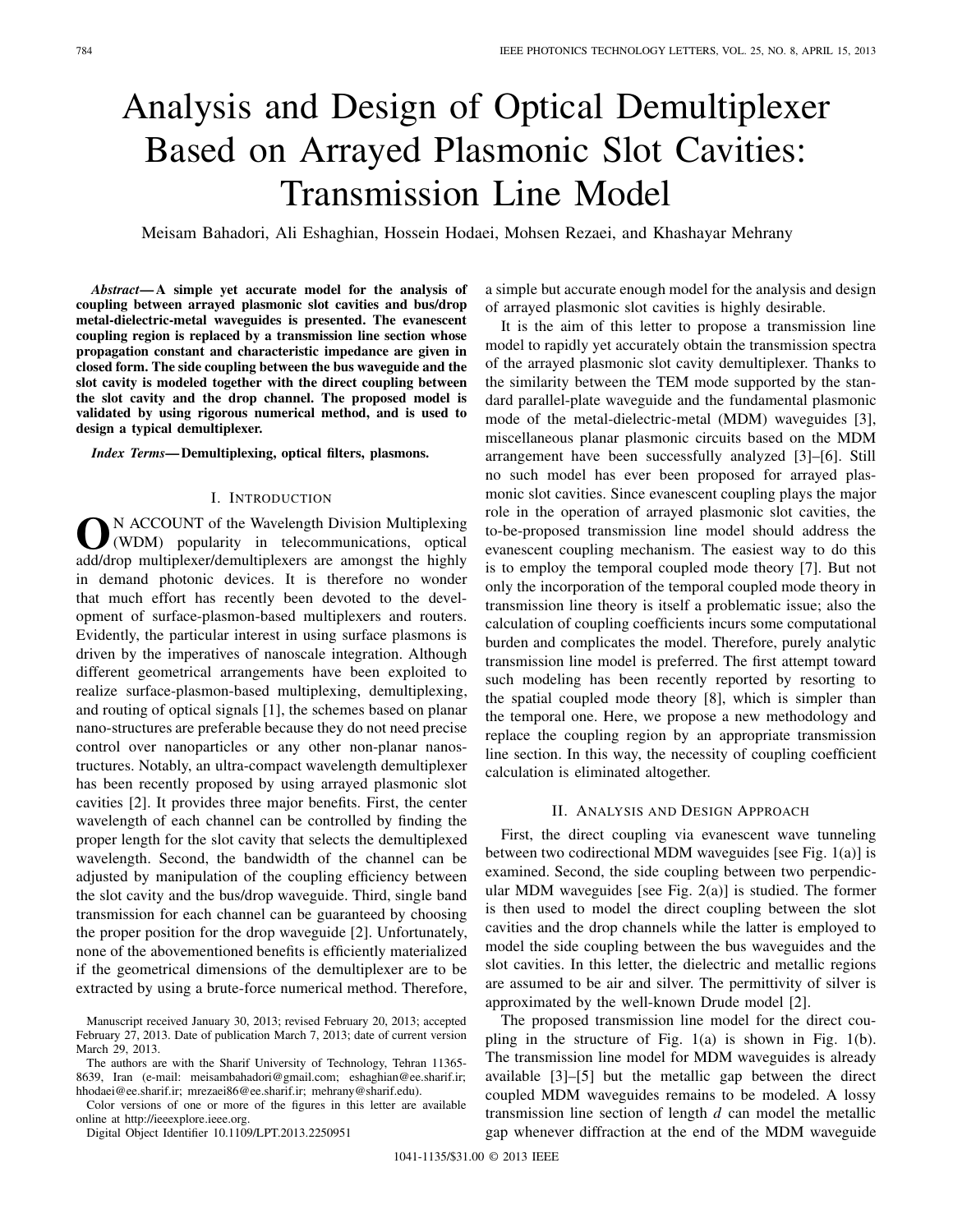

Fig. 1. (a) Direct coupling between two codirectional MDM waveguides. (b) Corresponding transmission line model. (c) Coupling efficiency of the direct-coupled structure.



Fig. 2. (a) Side coupling between two perpendicular MDM waveguides. (b) Corresponding transmission line model. (c) Coupling efficiency of the side-coupled arrangement.

is negligible. This is usually the case when the gap is small. Furthermore, if the incoming wave is highly confined, e.g. when *W* is small, the propagation constant of the transmission line representing the metallic gap;  $\beta_m$ , can be approximated by the phase matching condition at the interface between the end of the MDM waveguide and the metallic gap:

$$
\beta_m = \sqrt{\beta_d^2 + k_0^2(\varepsilon_m - \varepsilon_d)}\tag{1}
$$

where  $k_0$ ,  $\beta_d$ ,  $\varepsilon_m$  and  $\varepsilon_d$  are the vacuum wave-number, propagation constant of the MDM waveguide, metal and dielectric permittivity. This expression guarantees the continuity of the transverse electromagnetic fields at the intersection between the metallic gap and the dielectric region, wherein the incoming wave is confined. Much like the transmission line model for MDM waveguides whose characteristic impedance;  $Z_d$ , can be written in terms of  $\beta_d$ ,  $\varepsilon_d$  and angular frequency  $\omega$  [3], the characteristic impedance of the gap;  $Z_m$ , can be written as:

$$
Z_{d,m} = W\beta_{d,m}/(\omega \varepsilon_0 \varepsilon_{d,m}).
$$
\n(2)

The reflection coefficient of the direct-coupled structure is then obtained as:

$$
R_D = (Z_{\rm in} - Z_d)/(Z_{\rm in} + Z_d)
$$
 (3)

where  $Z_{\text{in}}$  is the input impedance seen at the input of the lossy transmission line:

$$
Z_{\rm in} = Z_m (Z_d + j Z_m \tan(\beta_m d))/(Z_m + j Z_d \tan(\beta_m d)). \tag{4}
$$

The coupling efficiency through the metallic gap is then:

$$
T_D = (1 + R_D)\cos(\beta_m d) - j(1 - R_D)\sin(\beta_m d)Z_m/Z_d.
$$
 (5)

Fig. 1(c) demonstrates the accuracy of the abovementioned expression for a typical direct-coupled structure with geometrical parameters  $W = 50$  nm, and  $d = 10$  nm.



Fig. 3. (a) Single channel demultiplexer and (b) its corresponding model. (c) Single channel demultiplexer with a terminated bus and (d) its corresponding transmission line model.

The side-coupling between two perpendicular MDM waveguides in Fig. 2(a) can be modeled similarly. The evanescent coupling region should be replaced by the same transmission line but in a new configuration. This new configuration shown in Fig. 2(b) conforms to the geometrical arrangement of the side-coupled waveguides. The input impedance of the lossy transmission line is again equal to the one presented in Eq.(4) and therefore, the reflection coefficient at the input port is:

$$
R_S = Z_{\rm in}/(Z_{\rm in} + 2Z_d). \tag{6}
$$

The transmission coefficient (coupling efficiency) through the metallic gap in this configuration is then

$$
T_S = 2R_S \cos(\beta_m d) - j(1 - R_S) \sin(\beta_m d) Z_m / Z_d \quad (7)
$$

and its accuracy for a structure with  $W = 50$  nm and  $d = 10$  nm is demonstrated in Fig. 2(c).

Given that wavelength demultiplexing in arrayed plasmonic slot couplers is owed to the side- and direct-coupling between the slot cavity and the bus waveguide/drop channels, the proposed transmission line models can replace the timeconsuming brute-force numerical methods in analysis and design of  $1 \times N$  arrayed plasmonic slot cavity demultiplexers. To demonstrate this, a single channel demultiplexer is considered first. This structure is shown together with its corresponding transmission line model in Fig. 3(a) and (b), respectively. The slot cavity is in fact an MDM waveguide terminated at its both ends. It is therefore represented by the transmission line model of the MDM waveguide sandwiched between the metallic gap transmission lines. The transmission coefficient from the bus waveguide to the drop channel is calculated as:

$$
T = [\cos(\beta_m d_2) \cos(\beta_d L) - \sin(\beta_m d_2) \sin(\beta_d L) Z_m/Z_d]
$$
  
× [2R cos(\beta\_m d\_1) - j(1 - R) sin(\beta\_m d\_1) Z\_m/Z\_d]  
– [sin(\beta\_m d\_2) cos(\beta\_d L) + cos(\beta\_m d\_2) sin(\beta\_d L) Z\_d/Z\_m]  
× [2R sin(\beta\_m d\_1) + j(1 - R) cos(\beta\_m d\_1) Z\_m/Z\_d] (8)